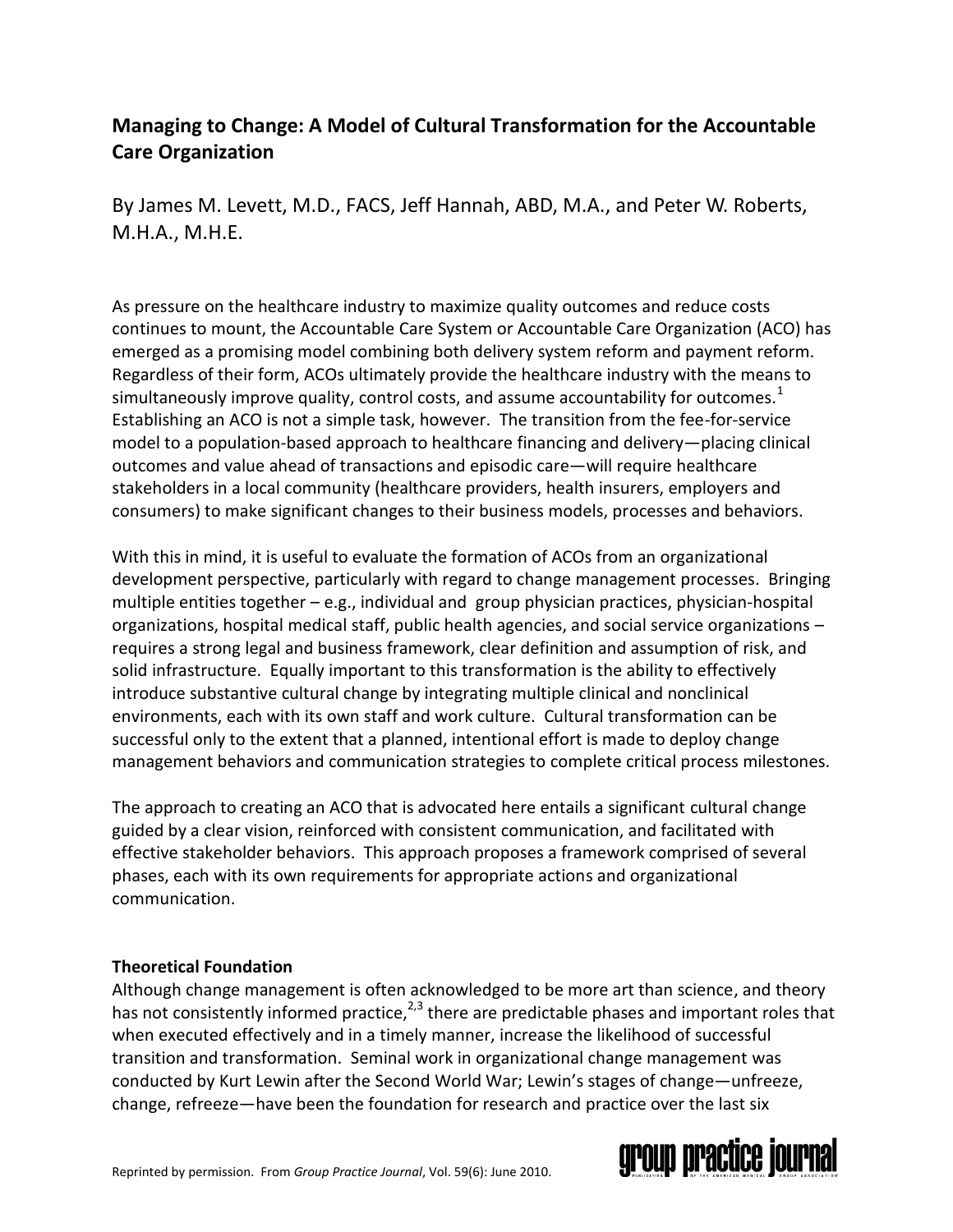decades.<sup>4</sup> Each stage features distinct goals, activities and responsibilities:

- **Unfreeze**. Relating the anticipated change to the organization's mission and values and describing it in terms of new attitudes and desired behaviors aligns the change with familiar values. Unfreezing also emphasizes that the "old" attitudes and behaviors will not allow us to achieve the necessary changes―and may even prevent effective change.
- **Change**. This phase introduces and integrates new attitudes and behaviors through training and development, including management development. Training must provide answers to the following questions: "What new knowledge does management and staff need? What do the desired behaviors look like?"
- **Refreeze**. Implementing systems and tools to support and sustain the change, or "hardwiring," may include adjusting personnel policies and processes, installing new or enhanced IT systems for accessing and exchanging information, and updating orientation so that new employees are assimilated into the "New World."

Lewin's model was enhanced with Weick's and Quinn's analysis of organizational predisposition to change.<sup>3</sup> In this construct, *episodic change* that is discontinuous and intermittent is distinguished from *continuous change* that is evolving and incremental. Weick and Quinn note that Lewin's unfreeze-change-refreeze model supports episodic change, but propose a freezerebalance-unfreeze approach to continuous change.

More recently, Harvard Business School Professor of Leadership John Kotter identified eight steps to successful organizational change: $4$ 

- Create a sense of urgency
- Pull together the guiding team
- Develop the change vision and strategy
- Communicate for understanding and buy-in
- Empower others to act
- Produce short-term wins
- Don't let up
- Create a new culture

Widely regarded as the preeminent authority on organizational change, Kotter suggests that the most important—but commonly underemphasized—step is creating a sense of urgency.<sup>5</sup>

Also fundamental to this discussion is the concept of critical roles and behaviors in organizational change. Several analyses have identified the roles of Sponsor, Agent and Target.<sup>6,7</sup> The Advocate, a fourth role, serves a unique function: while neither in a position to initiate the change nor a target of the change, the Advocate provides support, reinforcement, and perspective to Sponsors, Agents and Targets.<sup>7</sup> Not merely a cheerleader, however, the Advocate is an objective, unbiased consultant regarding the change.

To be most effective, each role contemplates specific accountabilities, responsibilities, and

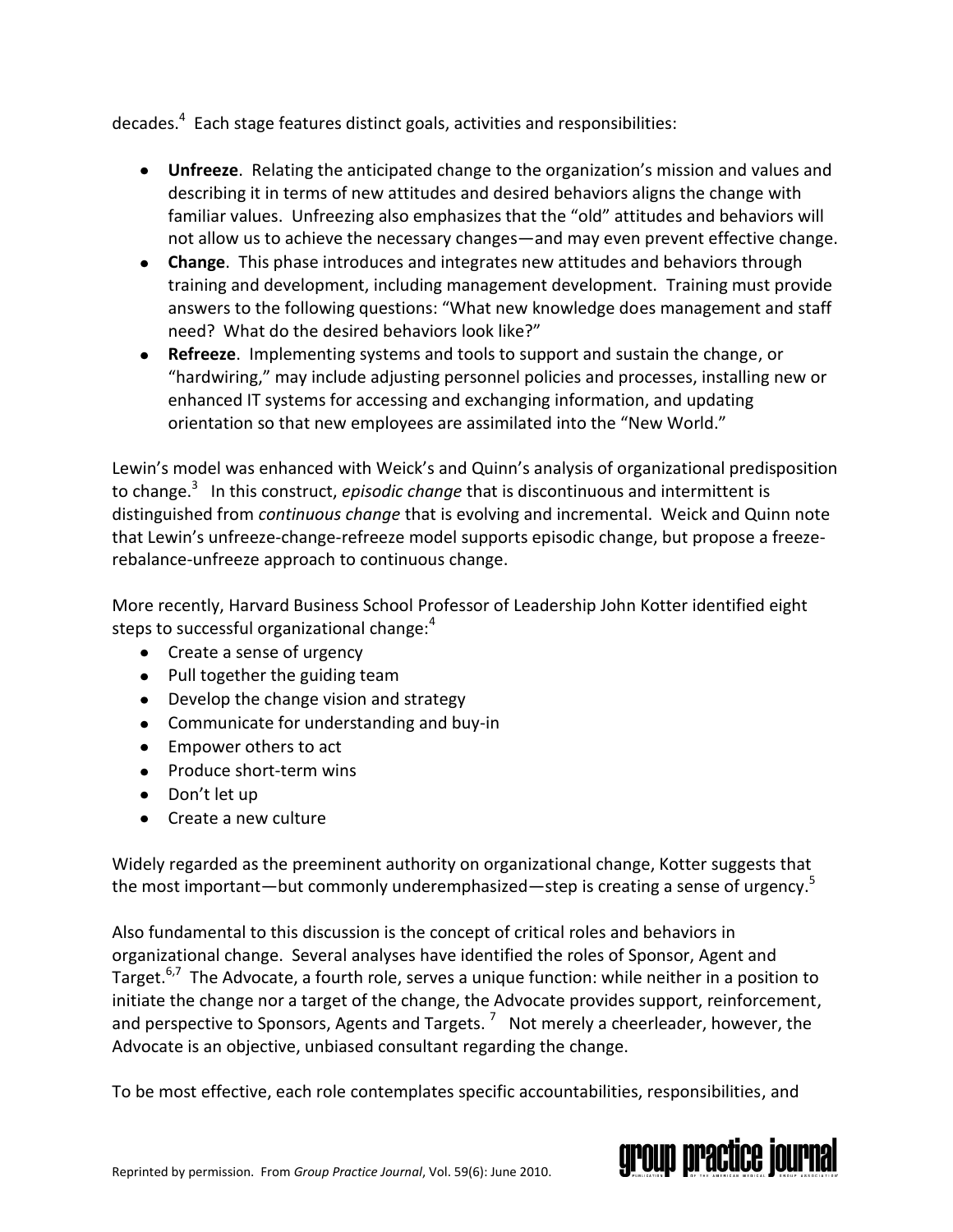needs as illustrated in Table 1.

|  | Table 1. Change Management Roles and Key Accountabilities. |  |
|--|------------------------------------------------------------|--|
|--|------------------------------------------------------------|--|

| <b>SPONSOR</b>  | Role: Initiate and endorse change efforts, clarify priorities, set time/budget parameters<br>To be effective<br>Articulate vision for change; reinforce underlying values<br>Take strong role in initiation and follow-through<br>Create a sense of urgency for the change |  |
|-----------------|----------------------------------------------------------------------------------------------------------------------------------------------------------------------------------------------------------------------------------------------------------------------------|--|
| <b>AGENT</b>    | Role: Implement the change; ensure goals are met within time/budget parameters<br>To be effective<br>Anticipate and plan to minimize resistance and obstacles<br>Communicate urgency for the change<br>Ensure small, quick successes                                       |  |
| <b>TARGETS</b>  | Role: Utilize new processes, practices, and systems<br>To be engaged<br>Understand goals and expectations for the change<br>Become appropriately involved in planning and implementation<br>Monitor the impact of their own behavior on their teams                        |  |
| <b>ADVOCATE</b> | Role: Promote and reinforce effective change activities and behaviors<br>To be effective<br>Encourage strong sponsorship and change agency<br>Clarify and reinforce roles and specific functions<br>Provide perspective and support                                        |  |

## **An Approach to Cultural Transformation**

Numerous viable ACO models and structures have been identified.<sup>1, 8</sup> Following four distinct phases―Exploration, Planning, Execution, and Sustaining, with an intermediate step between each―is key to cultural transformation in an ACO. Ultimately, as the ACO evolves, the Execution and Sustaining phases become an ongoing loop (Figure 1). It should be noted that transitions between phases and steps are not discrete -- when transitions occur, it may be difficult to discern when one phase has evolved into the next intermediate step, and into the subsequent phase. Similarly, within and between each phase, specific roles and responsibilities evolve, shift, and overlap.

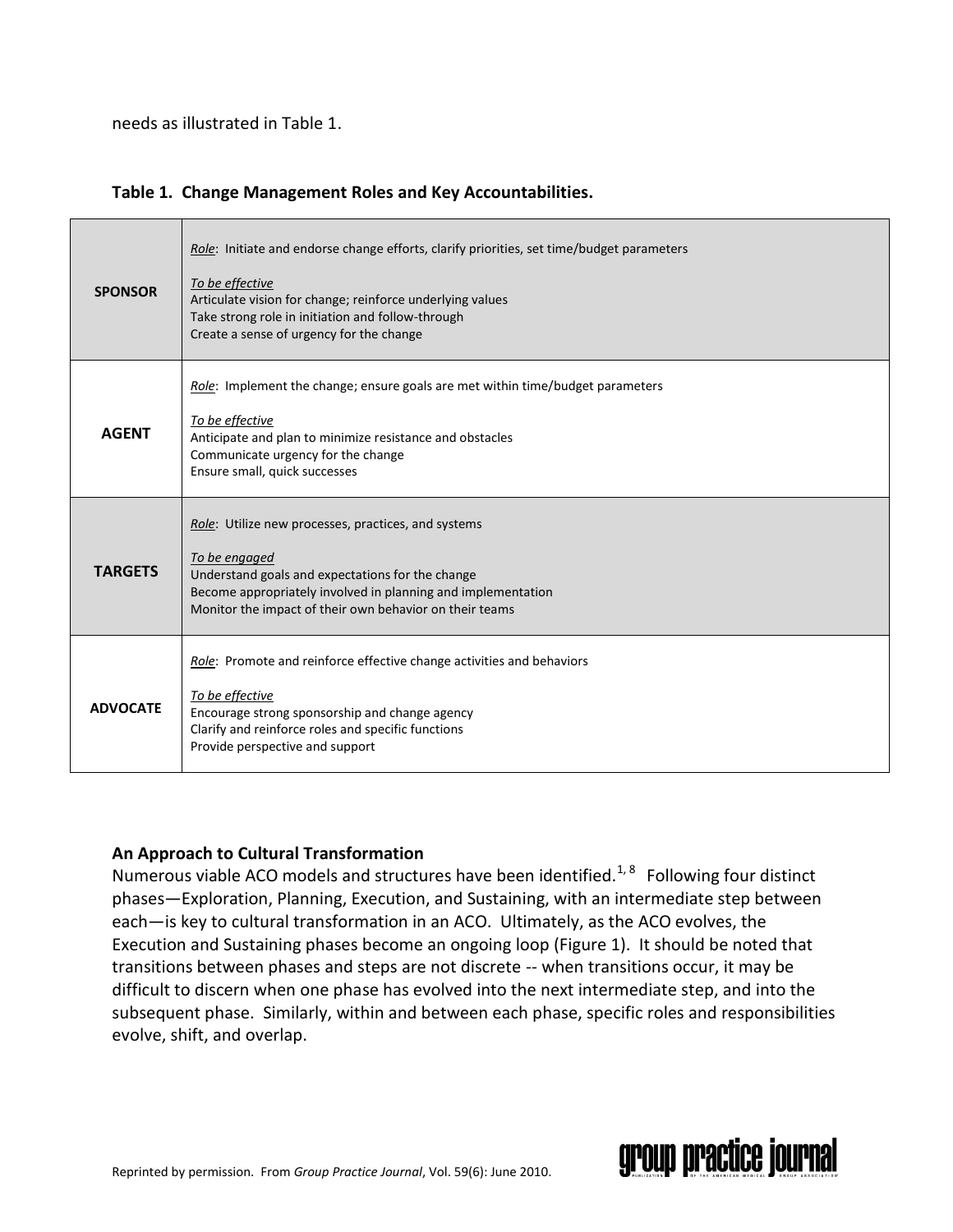

#### **Figure 1. Cultural Transformation Phases and Steps**

In the Exploration phase, one or more champions -- innovators from the delivery systems or health plan or an employer -- initiate discussions with stakeholders to "test the waters" and assess interest levels. The authors contend that the success of the ACO transformation process relies on collaboration among local stakeholders, which may include physician practices and groups, hospital medical staff, physician-hospital organizations (PHOs), and employers. In this phase, it is critical to bring together the stakeholders to identify:

- the "burning platform" for change
- mutual interests and aligned visions for improved clinical outcomes and cost containment
- the ability, desire, and willingness to make ACO formation a strategic priority
- the willingness and capacity to assume financial risk for population-based outcomes
- anticipated/potential challenges and roadblocks
- additional groups and individuals to be consulted during the Exploration phase.

It is important to establish a level of trust early in this phase to ensure discussions are open, balanced, and conducted in good faith. There typically is no formal sponsor in the Exploration phase; instead, the champions function as agents of change, while executive leadership from each stakeholder entity assumes the target role.

The intermediate step between the Exploratory and Planning phases is Commitment. This step features an articulated commitment to the vision, shared assumption of risks, and creation of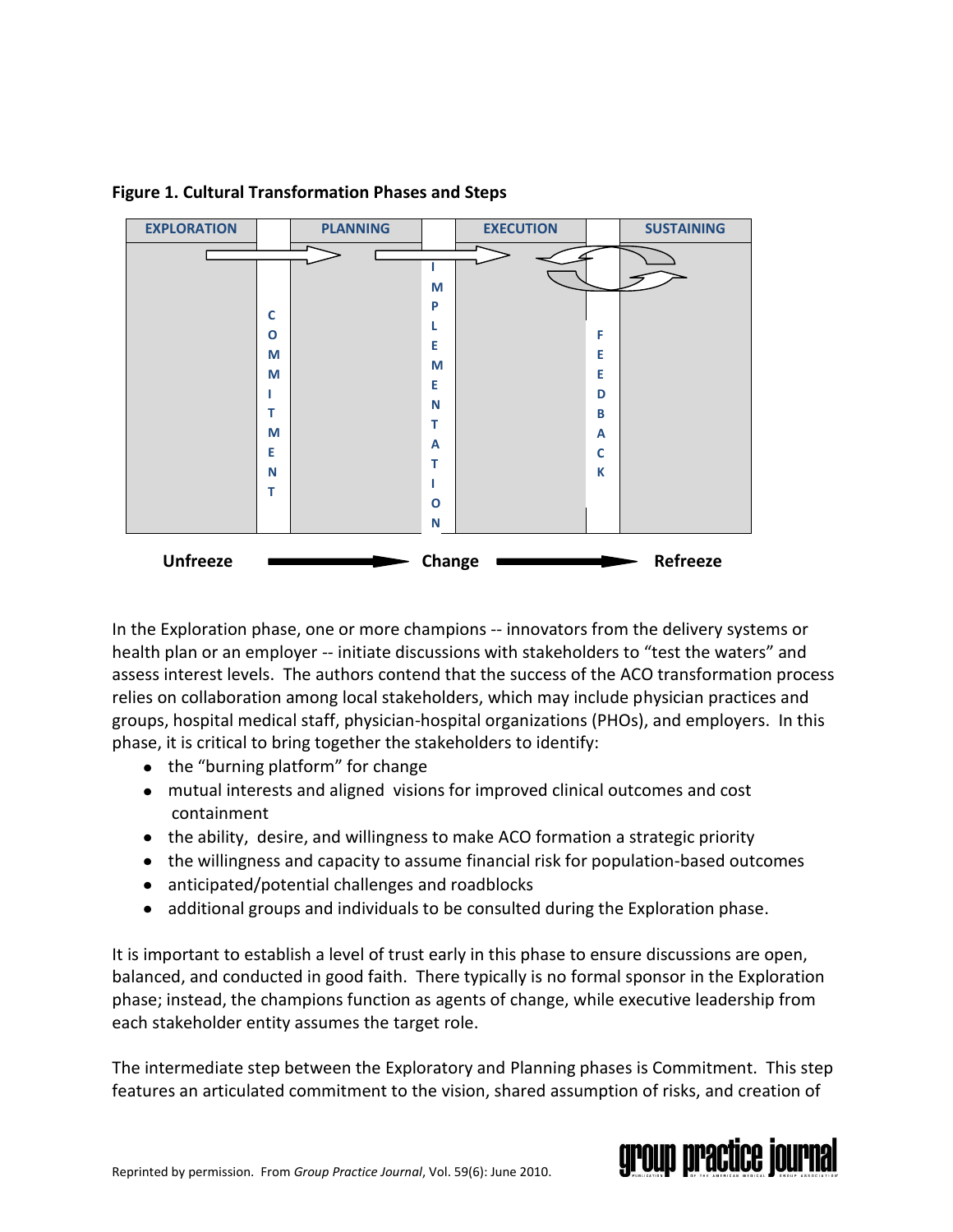the ACO, solidified through legal and financial structures. It is during this intermediate step that roles begin to shift and evolve.

Timelines and budget guidelines should also emerge in the Commitment step – these parameters should be clarified and communicated at the outset and rigorously monitored and adjusted throughout.

In the Planning phase, the vision begins to take tangible form, by (1) pinpointing the critical interfaces between the involved practices, groups, and agencies, and (2) formalizing shared processes/practices, systems, and tools. During the Planning phase, an executive steering committee is formed. Under the aegis of the steering committee, cross-functional task forces are commissioned to evaluate and finalize processes and systems. Comprised of practitioners, clinical/agency management, and selected staff, the task forces focus on:

- work flows among practices and agencies
- support systems
- technology tools
- affected clinical processes

It is also useful to designate a team responsible for change communications, which reports directly to the steering committee.

In the Planning phase, the sponsor role is assumed by the executive steering committee, which may include the champion(s). The steering committee simultaneously serves in the agent capacity, providing information, vision, and support to the task forces. The members of the task forces similarly wear two hats: while being directed by the steering committee to alter processes and systems, they are targets of change; as they prepare clinical/stakeholder staff for the changes, they are agents of change.

The intermediate step between Planning and Execution is Implementation. Here, new and enhanced workflows, technologies, support systems, and clinical processes are put in place, and staff members receive appropriate training on the new processes and tools. Beginning in the Implementation step and continuing into the Execution phase, clinical/agency executive leadership serves in the sponsor role, with clinical/agency managers as agents. The targets are clinical/agency staff, who are directed and empowered to utilize the processes, systems, and tools.

The Execution phase is characterized by throughput of patients, clients, and customers utilizing newly implemented processes and systems. Interfaces among practices and agencies and customer service processes are tested. A key component of successful Execution is rigorous collection of feedback from external and internal customers (staff and practitioners). Feedback must be collected and disseminated in a timely manner to enable early course adjustments. Gathering and responding appropriately to feedback comprise the intermediate step―and unifying element―between the Execution and Sustaining phases.

The Sustaining phase is actually a continuous cycle of Execution and Sustaining, motivated and

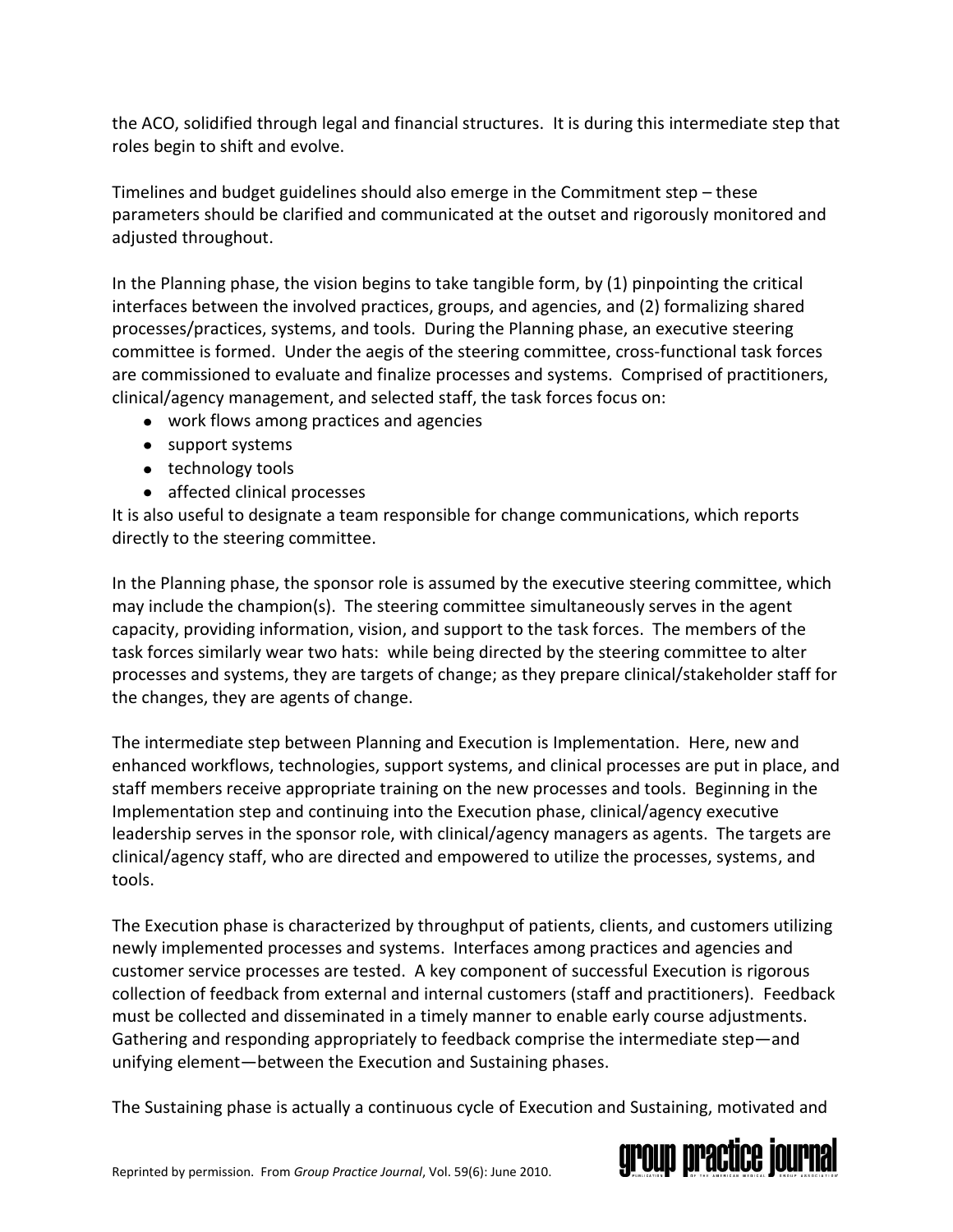directed by external and internal customer feedback. Roles similarly evolve and overlap:

- Clinical/agency executive leaders function as sponsors
- Practitioners and clinical/agency management serve as both sponsors and agents, depending upon the type and level of change
- Staff will similarly assume dual roles: incumbent staff act as agents when orienting new staff; as processes are enhanced, incumbent and new staff function as targets.

Notably, as the four phases evolve, the nature and disposition of change will similarly evolve. In the Exploration, Planning, and Execution phases, change is episodic (intentional, discontinuous, and intermittent); in the Sustaining phase, change is continuous, evolving, and incremental. Weick and Quinn note that Lewin's stages of change model supports episodic change, but continuous change requires a freeze-rebalance-unfreeze approach to change.<sup>4</sup>

# **The Advocate Role in Cultural Transformation**

The advocate role is paramount to effective change implementation and can increase the likelihood of successful ACO formation. In the Exploratory phase, the advocate will help to plan meeting agendas, reinforce effective meeting management skills, ensure open and balanced interaction among participants, and foster an environment of trust. Additionally, the advocate will facilitate articulation of a shared vision and overt commitment from interested entities. Although the advocate should care deeply about the success of the initiative and the individuals involved in that success, by definition, he/she is not considered a stakeholder in the change.

In the Planning, Execution, and Sustaining phases, the advocate will encourage sponsor visibility, continually clarify roles and responsibilities, and provide perspective for the individuals and teams impacted. The advocate will work with task force leadership to plan meeting agendas and ensure effective meeting management. This role may also include consultation on updating personnel policies and processes.

The advocate will ultimately work him/herself out of the role -- the goal is to create a selfsustaining culture that is resilient, flexible, and responsive to feedback. It is not inappropriate, however, to re-engage the advocate on a regular basis for feedback.

The ACO continues to draw attention as a model for concurrently improving healthcare outcomes and controlling costs. Solid legal and financial arrangements are critical to the stability and growth of an ACO, but of no less importance is the need to integrate the stakeholders into a culture that is committed to a common vision and goals and bound by a sense of interdependence. To ignore this aspect is to invite dissonance among stakeholders, discontinuity of service, and uneven quality of care. Yet to induce cultural transformation of this scale -- integrating multiple work environments, each with its own leadership, staff and culture – necessitates a conscious, coordinated deployment of change management strategies and tactics. Applying a structured organizational development approach can produce a unified culture that serves as both foundation and framework for the successful ACO.